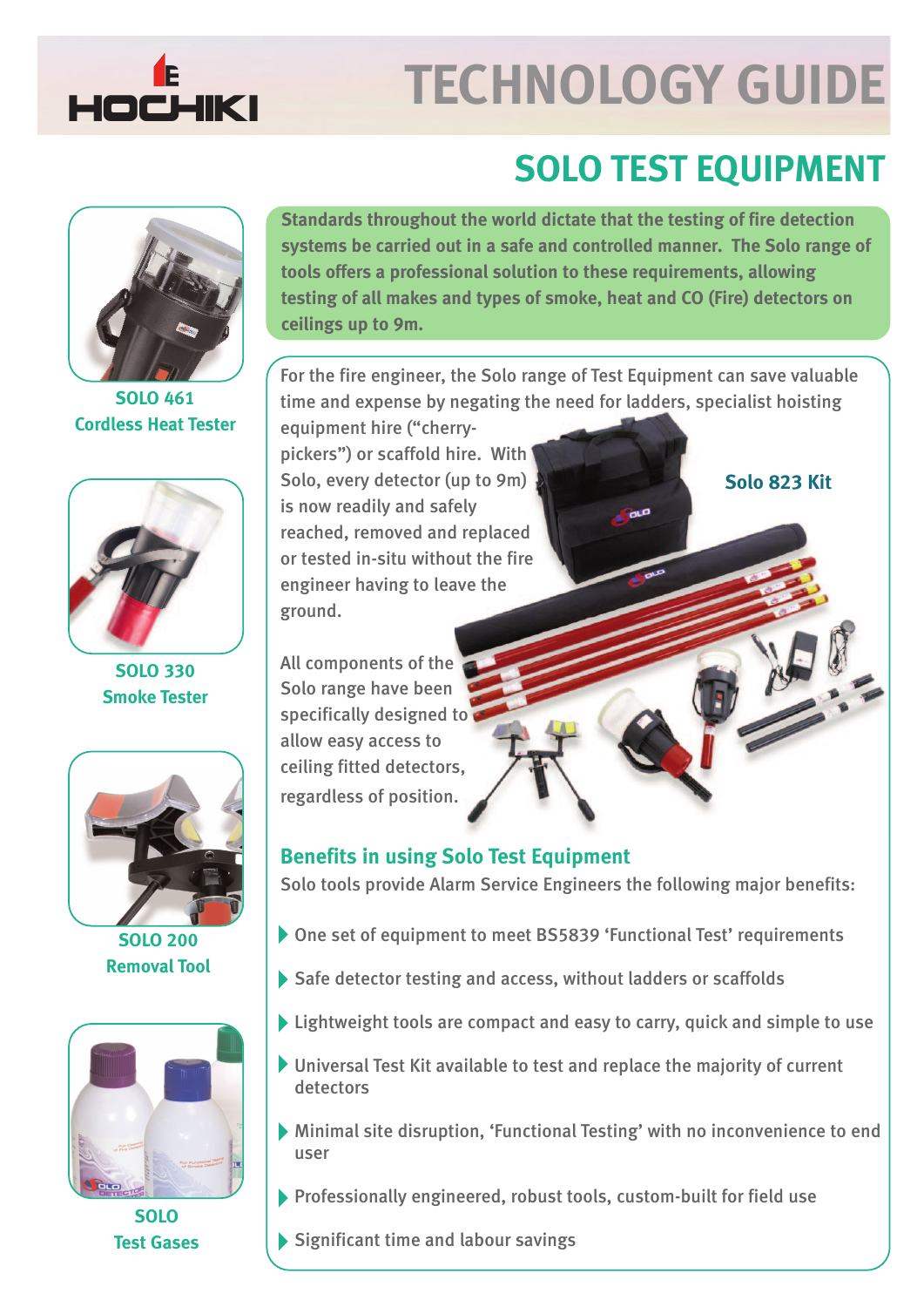Pressure sensitive pad

Hot air fan heater

Detector sensor

# **Solo 330 Smoke Detector Tester**

Provides functional testing to introduce (simulated) smoke through the detector vents and into the sensing chamber:

- Robust, lightweight design
- Spring-loaded dispenser mechanism conserves aerosol
- Touch sensitive, ideal for suspended ceilings
- Clear cup allows view of detector LED

Aerosol Canister Housing

# **Solo 461 Cordless CAT™ Heat Detector Tester**

Uses Cross Air Technology to ensure the correct temperature is applied to the sensing elements, not the detector plastics:

- Safe, cable free, battery-powered operation
- ▶ Supplied with 2 Battery Batons<sup>™</sup> and a fast charger
- Intelligent device, only heats when detector present

On/off switch

# **Solo 423/424 Heat Detector Tester**

This cost effective device is available in both 110/120 and 220/240 volt versions:

- Initiates heat detectors into alarm, whether rate of rise or fixed.
- Comes complete with a 5m lead as standard (Optional 5m extension available).

Hot air fan heater

**AFRICA** 

# **Solo 100 Telescopic Pole**

From 1.27m to 4.48m in 4 sections allowing access up to approx 6m.

#### **Solo 108 Telescopic Pole**

From 1m to 2.5m in 2 sections allowing access up to approx 4m.

#### **Solo 101 Extension Pole**

1.13m, combine with the Solo 100 Telescopic Pole to reach ceilings up to 9m (see diagram, right).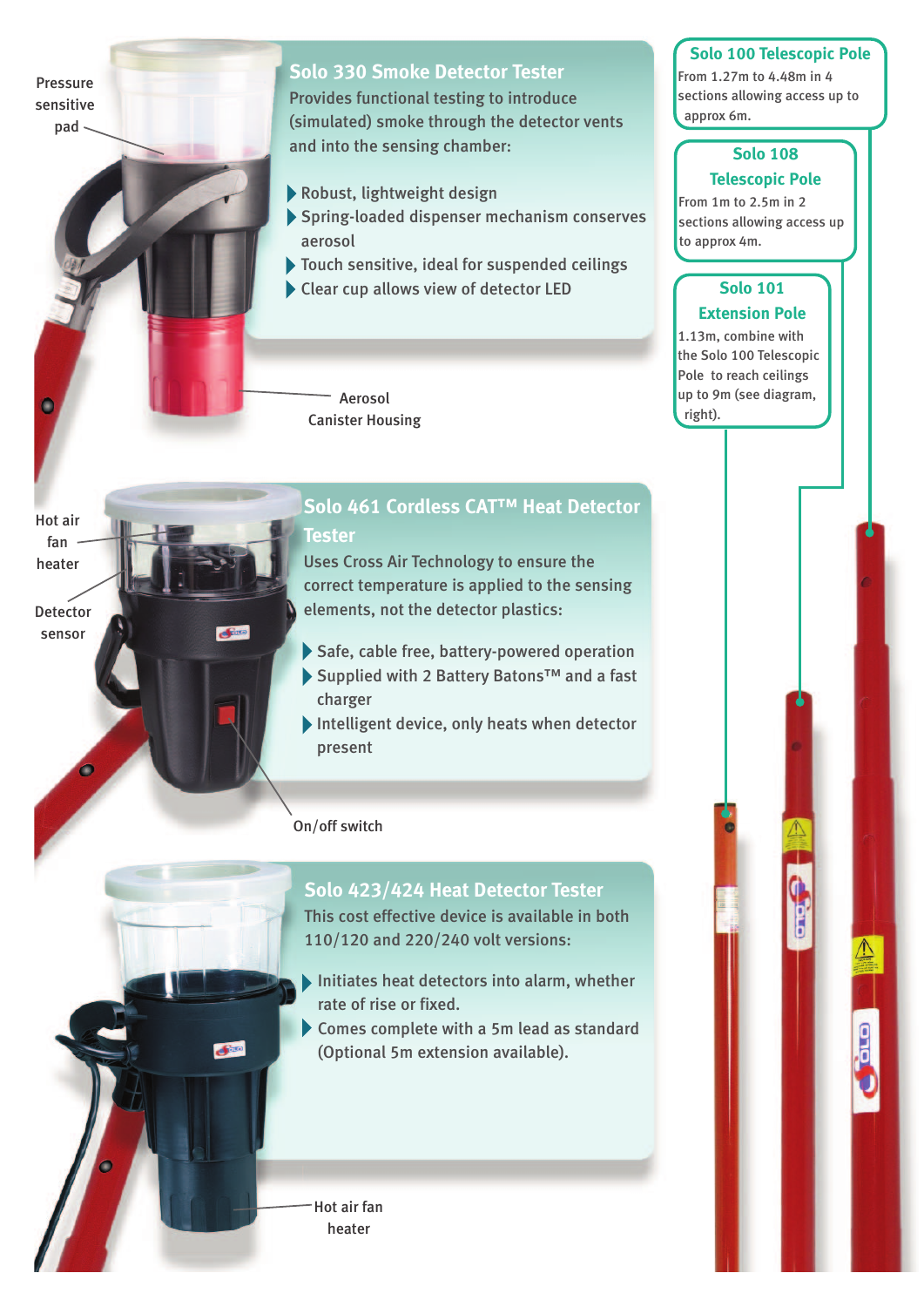

# **Solo Detector Duster**

Solo Detector Duster is ideal for the cleaning of detector from the dust and dirt that can collect on detector surfaces. Debris is one of the causes of detector drift in sensitivity: Removes debris, one of the causes

of detector drift in sensitivity CFC free

# **Solo Detector Tester**

- Oil-free formulation, no lasting residue
- Faster testing / clearing times
- Detector component compatibility
- Non-flammable
- Manufacturer endorsed
- CFC free



# **Solo CO Tester**

The only way to test a CO (Fire) detector is to introduce CO safely to the sensor:

Safe, low-level CO emission

Designed for use within the Solo 330 Smoke Tester CFC free

# **Solo 200 Universal Detector Removal Tool** Suitable on the majority of current detectors\*:

- Colour-coded grips twist into place to create different size combinations
- Universal, counterbalanced joint ensures the tool remains horizontal

 $\bullet$ 

Universal joint



*\*Except those with flying leads, for example the DFG-60E or the ACB-EW.* **200 461 330 423/424**  $9<sub>m</sub>$ **Battery Baton**  $8<sub>m</sub>$ **101**  $7<sub>m</sub>$ **101**  $6m$ **101**  $5m$ **100**  $4m$  $3m$ **108**  $2m$  $1<sub>m</sub>$ 

The durable telescopic poles combine to reach heights of up to 9m, with all tools conveniently interchangeable within the range.